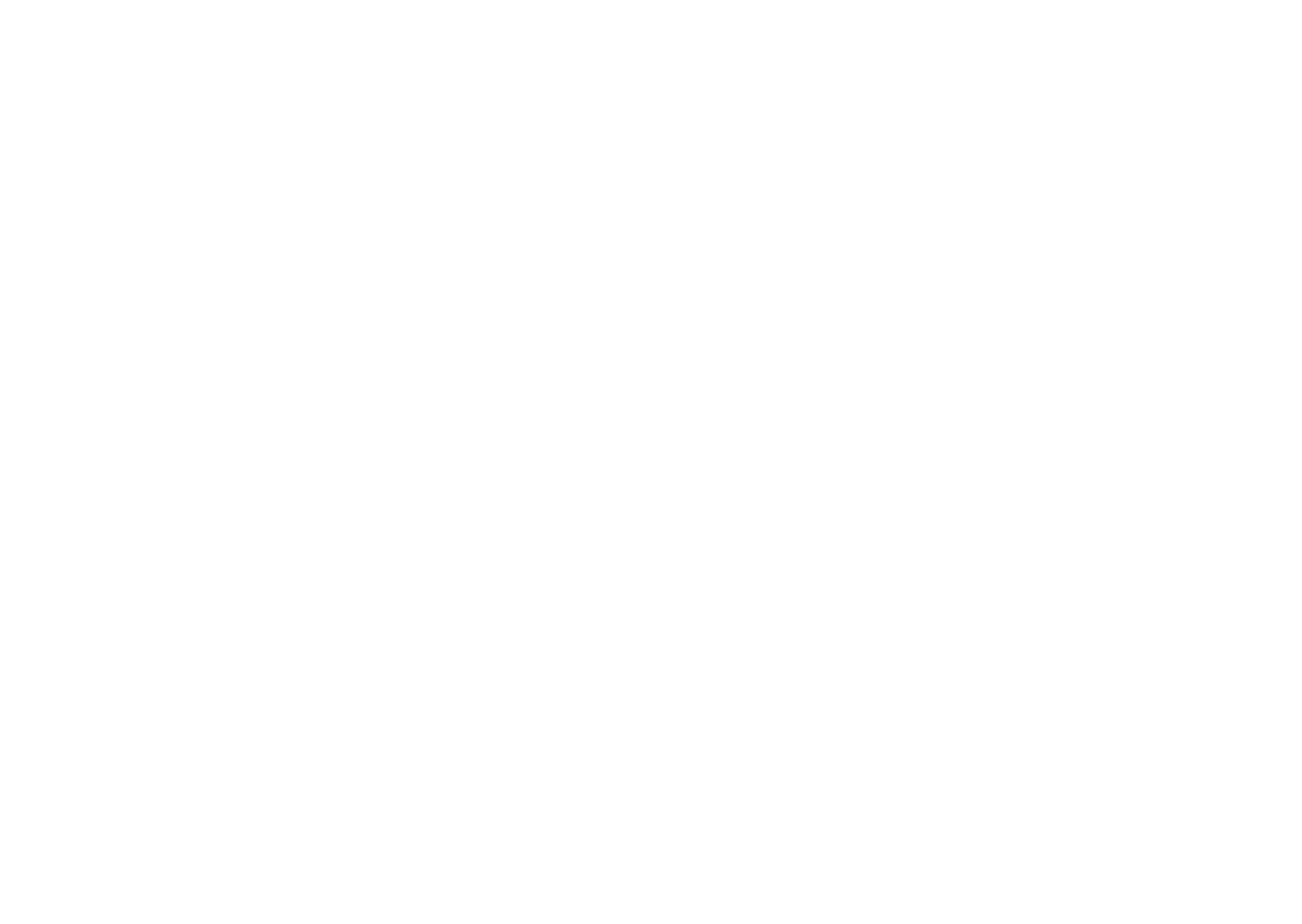"In all cases where the collectives were undermined, there were substantial drops in both productivity and morale: a factor which surely contributed to the final defeat of the Spanish Republic by the Francoist forces in 1939."<sup>23</sup>

### **Conclusion**

Despite the limitations of the Industrial revolution in Spain, it demonstrated clearly that the working class are perfectly capable of running factories, workshops and public services without bosses or managers dictating to them. It proved that anarchist methods of organising, with decisions made from the bottom up, can work effectivly in large scale industry involving the coordination of thousands of workers across many different cities and towns. The revolution also gives us a glimpse of the creative and constructive power of ordinary people once they have some control over their lives. The Spanish working class not only kept production going throughout the war but in many cases managed to increase production. They improved working conditions and created new techniques and processes in their workplaces. They created, out of nothing, a war industry without which the war against fascism could not have been fought. The revolution also showed that without the competition bred by capitalism, industry can be run in a much more rational manner. Finally it demonstrated how the organised working class inspired by a great ideal have the power to transform society.

## **Contents**

|                                                                                        | 5  |
|----------------------------------------------------------------------------------------|----|
| The role of the CNT $\dots \dots \dots \dots \dots \dots \dots \dots$                  | 6  |
| Anarchist democracy in action in the collectives                                       | -8 |
| Advancing along the road of Revolution                                                 | 10 |
| The creative drive unleashed                                                           | 13 |
| The Barcelona Tramways                                                                 | 13 |
| The Socialisation of Medicine                                                          | 14 |
| Factories and workshops                                                                | 15 |
| Participation of women in the collectives $\dots \dots$                                | 16 |
|                                                                                        | 18 |
|                                                                                        | 18 |
| What happened? $\ldots$ $\ldots$ $\ldots$ $\ldots$ $\ldots$ $\ldots$ $\ldots$ $\ldots$ | 19 |
| Counter Revolution                                                                     | 20 |
| $Conclusion \dots \dots \dots \dots \dots \dots \dots \dots \dots \dots \dots$         | 22 |
|                                                                                        |    |

<sup>&</sup>lt;sup>23</sup> Lucien Van Der Walt, The Collectives in Revolutionary Spain, www.struggle.ws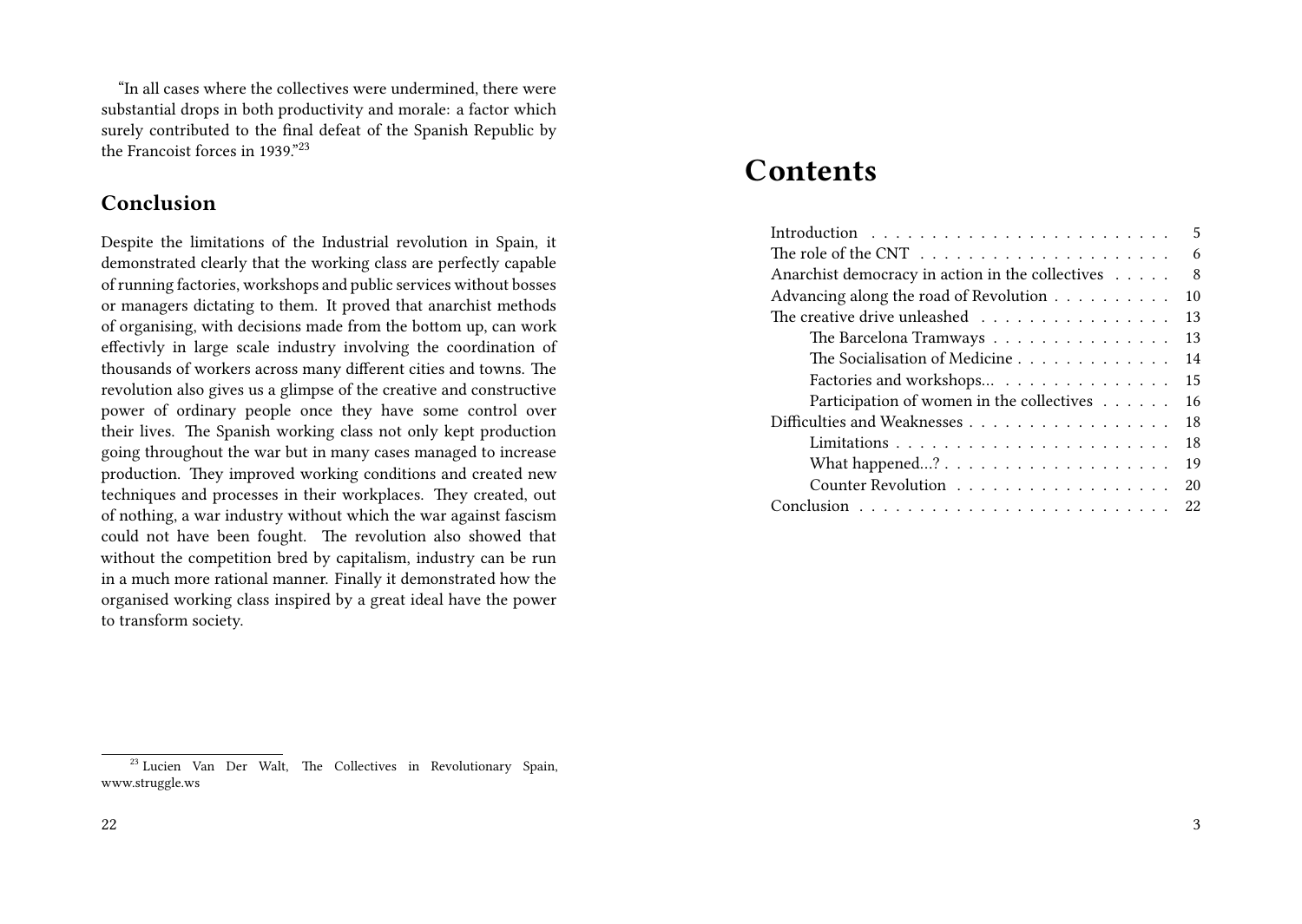aspects of the economy out of the control of the working class and thus undermine the progress of the revolution.

In order to gain control over the collectives, to minimize their scope and to oppose moves made by the working class in the direction of economic unification and overall economic regulation from below, the Catalan State issued the Collectivisation Decree in October 1936. The decree which "legalised" the collectives, prevented them from freely developing into libertarian communism by obliging each workshop, and each factory to sell that which it produced, independently. The state attempted to control the collectives through the decree by creating administrative committees which were answerable to the Ministry of Economy. The decrees also allowed only factories of 100 or more workers to be collectivised.

As mentioned earlier, the C.N.T. militants fought against this system and for greater inter-workplace co-ordination. In their press and within meetings in their unions and collectives they worked at convincing their fellow workers of the dangers of partial collectivisation, of the necessity of keeping the control of production entirely in their own hands and of eliminating the workers' bureaucracy which the collectivisation decree attempted to create. They were partially successful, and the industrial collective tended towards greater socialisation. However, they suffered from the increasing difficulty of obtaining raw materials as well as from the continuing counter-revolutionary attacks. Attempts were made to sabotage the functioning of the collectives. These included deliberate disruptions of urban-rural exchanges and the systematic denial of working capital and raw materials to many collectives, even war industries, until they agreed to come under state control.

Then in May 1937, street battles broke out as government troops moved against urban collectives such as the CNT controlled telephone exchange in Barcelona. In August 1938, all war-related industries were placed under full government control.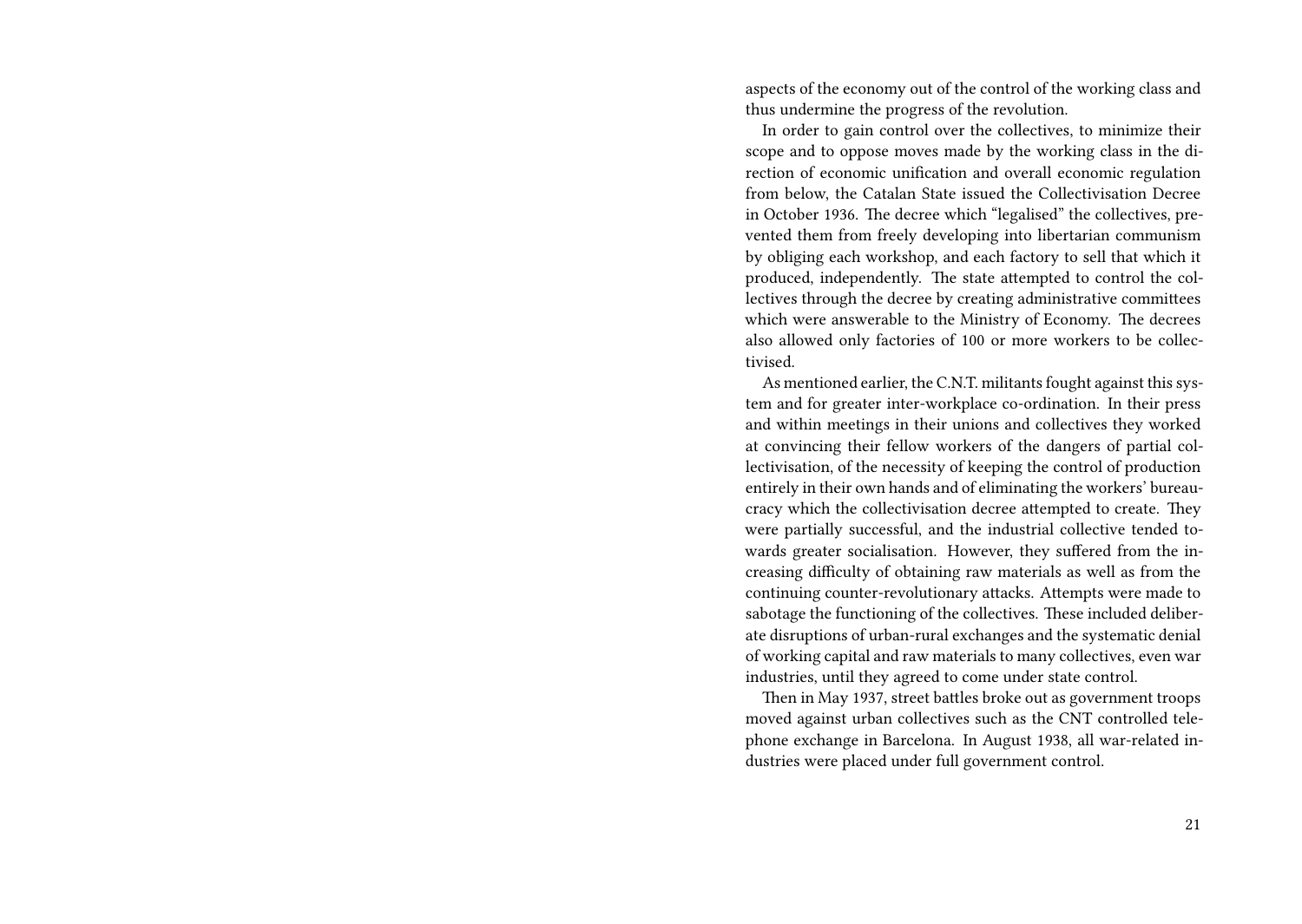political organisation must replace the government and capitalist market economy. As Kropotkin said, "a new form of economic organisation will necessarily require a new form of political structure."<sup>20</sup> However, as long as the capitalist political structure — state power — remained, the new economic organisation could not develop and full coordination of the economy was held back.

#### **Counter Revolution**

The industrial collectives were hindered from advancing in the same manner as the agricultural collectives "as a consequence of contradictory factors and of opposition created by the coexistence of social currents emanating from different social classes."<sup>21</sup> In the industrial town of Alcoy, for example, where the Syndicates had immediately gained control of all industries without exception, the organisation of production was excellent. However Leval points out: "the weak point was, as in other places, the organisation for distribution. Without the opposition of tradesmen and the political parties, all alarmed by the threat of complete socialisation, who combated this "too revolutionary" programme, it would have been possible to do to better… For the socialist, republican and communist politicians actively sought to prevent our success, even to restoring the old order or maintaining what was left of it."<sup>22</sup> The counter-revolutionary forces were able to unite in their opposition to the revolutionary changes taking place in Spain and use the power of the state to attack the collectives. From the start the State remained in control of certain resources, such as the country's gold reserves. Through its control of the gold reserves and its monopoly of credit the Republican state was able to take

### **Introduction**

*Although it was in the countryside where the most far-reaching anarchist socialisation took place, the revolution took place in the cities and the towns too. At that time in Spain almost 2 million out of a total population of 24 million worked in industry, 70% of which was concentrated in one area — Catalonia. There, within hours of the fascist assault, workers had seized control of 3000 enterprises. This included all public transportation services, shipping, electric and power companies, gas and water works, engineering and automobile assembly plants, mines, cement works, textile mills and paper factories, electrical and chemical concerns, glass bottle factories and perfumeries, food processing plants and breweries.*

It was in the industrial areas that some of the first collectivisations took place. On the eve of the military uprising a general strike was called by the CNT. However once the initial period of fighting was over it was clear that the next vital step was to ensure the continuation of production. Many of the bourgeoisie sympathetic to Franco fled after the defeat of the insurgent armed forces. The factories and workshops owned by these were immediately seized and run by the workers. Other sections of the bourgeoisie were reluctant to keep the factories going and by closing them attempted to indirectly contribute to Franco's cause. Closing factories and workshops would also lead to higher unemployment and increasing poverty, which would play into the enemy's hands. "The workers understood this instinctively, and established in almost all workshops, control committees, which had as their aim to keep a watch on the progress in production, and to keep a check on the financial position of the owner of each establishment. In numerous cases, control was quickly passed from the control committee, to the directive committee, in which the employer was drawn in with the workers and paid the same wage. A number of facto-

 $20$  Kropotkin cited in the anarchist FAQ, I.8.14, www.geocities.com

 $21$  Gaston Leval, Collectives in the Spanish Revolution, Freedom Press, 1975, ch 11, pg227

 $22$  ibid, ch 11, pg239.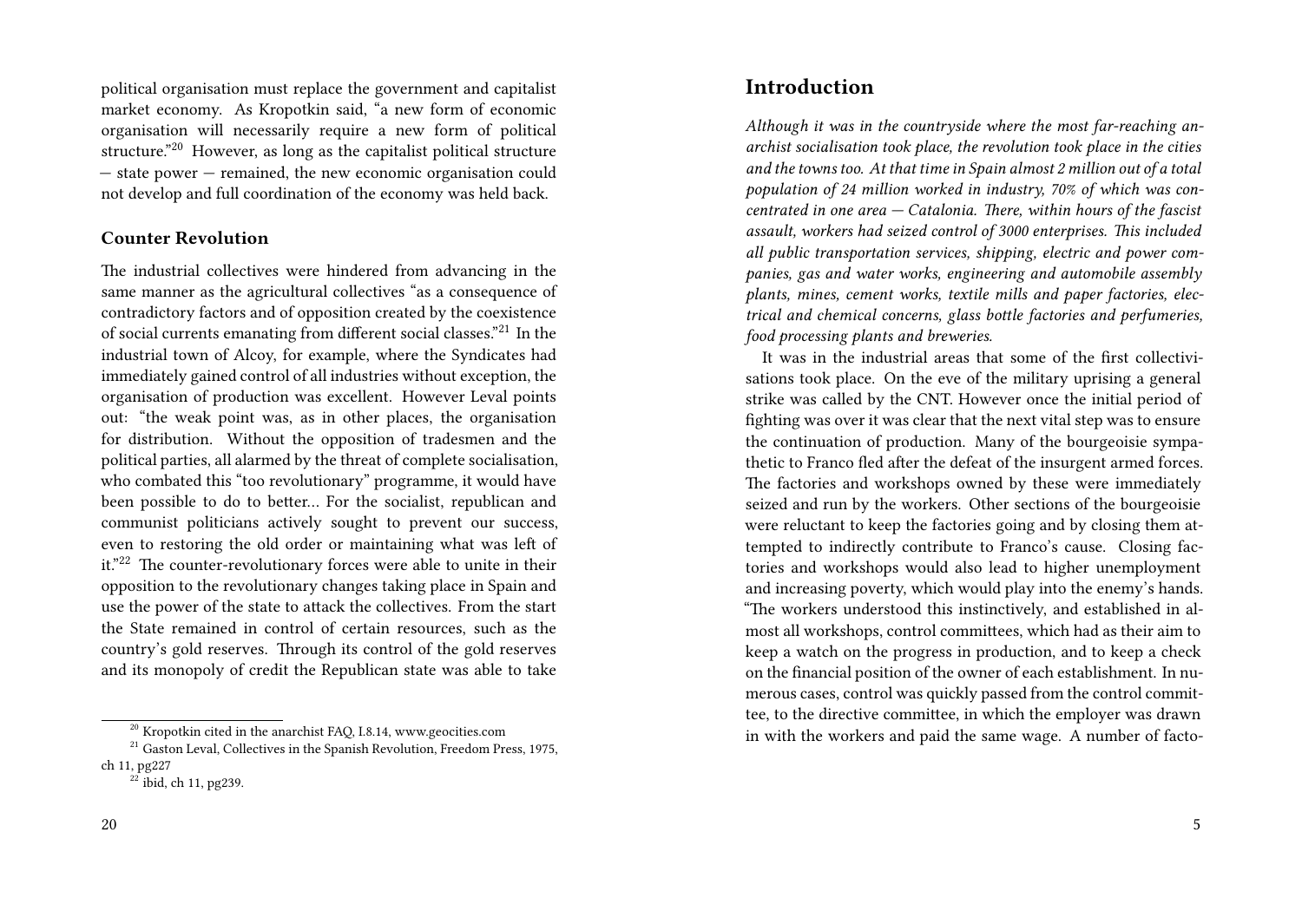ries and workshops in Catalonia passed in this way into the hands of the workers who were engaged in them."<sup>1</sup>

Also of the utmost importance was to create, without delay, a war industry in order to supply the front and to get the transport system moving again so that the militias and supplies could be sent to the front. Thus, the first expropriations of industries and public services took place in order to insure victory over fascism, with anarchist militants taking advantage of the situation to push immediately for revolutionary goals.

### **The role of the CNT**

The social revolution can be best understood in the context of the relatively long history in Spain of workers' organisation and social struggle. The CNT, which was the major driving force of the collectivisations, had been in existence since 1910 and had 1.5 million members by 1936. The anarchist syndicalist movement had existed in Spain since 1870 and, from its birth to the (partial) realisation of its ultimate ideal during the social revolution, had a history of constant engagement in intense social struggle — "Partial and general strikes, sabotage, public demonstrations, meetings, struggle against strikebreakers.., imprisonment, transportation, trials, uprisings, lock-outs, some attentats"<sup>2</sup>

Anarchist ideas were widespread by 1936. The circulation of anarchist publications at that time gives us some idea of this: there were two anarchist dailies, one in Barcelona, one in Madrid, both organs of the CNT with an average circulation of between 30 and 50 thousand. There were about 10 periodicals, in addition to various anarchist reviews with circulations of up to 70,000. In all the anarchist papers, pamphlets and books, as well as in their trade union

6

the Revolution been able to extend itself fully under the direction of our Syndicates."<sup>19</sup>

#### **What happened…?**

The revolution, however, was unable to extend itself due mainly to the fact that while the rank and file seized control of the factories and pursued the work of socialisation, there was a failure to consolidate these gains politically. Instead of abolishing the state at the outbreak of the revolution, when it had lost all credibility and existed only in name, the state was allowed to continue to exist, with the class collaboration of the C.N.T leadership (in the name of antifascist unity) lending it legitimacy. Thus, there existed a period of dual power, where the workers had a large element of control in the factories and streets but where the state was slowly able to rebuild its power base until it could move against the revolution and take power back. The economic shortcomings of the revolution: the fact that the financial system was not socialised, that collectivisation lacked unity on a national level, that the industrial collectives did not go further than, at best, co-ordination at the level of industry, is inextricably linked to this major political mistake and betrayal of anarchist principles.

In order to achieve libertarian communism with production based on need and communal ownership of means of production as well as of what is produced it was necessary to replace the entire capitalist financial system with an alternative socialised economy based on federative unity of the entire workforce, and a means of making collective decisions for the entire economy. This required the setting up of workers congresses and a federal coordinating structure which would unify collectives all over the country and allow for effective coordination and planning for the economy as a whole. This new system of economic and

<sup>1</sup> Gaston Leval, Collectives in Spain, dwardmac.pitzer.edu

<sup>&</sup>lt;sup>2</sup> Gaston Leval, Collectives in the Spanish Revolution, Freedom Press, 1975, chapter 2, pg54.

 $\overline{^{19}}$  ibid, ch 11, pg227.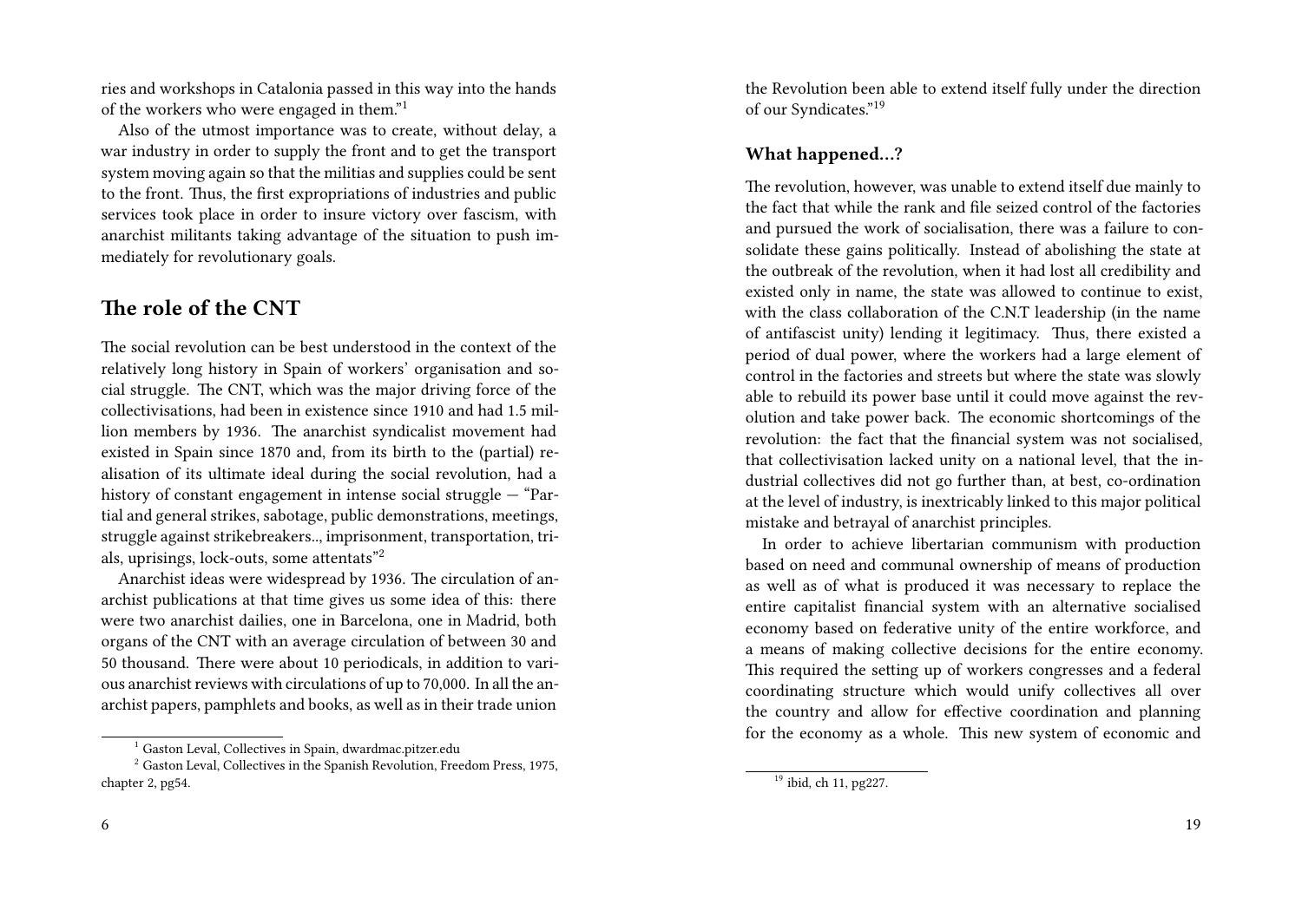factors which contributed in preventing the more active participation of women in the collectives and these issues, as well as others that effect women in particular (such as maternity leave), were not prioritised. Although large numbers of women entered the workforce during the revolution, equal participation in the paid workforce was not achieved and because the anarchosyndicalist vision of social organisation was based around the workforce, people not in the industrial collectives were effectively excluded from social and economic decision making.

### **Difficulties and Weaknesses**

#### **Limitations**

The revolution in the countryside was more advanced than the collectivisations that took place in the industrial areas. Many of the agricultural collectives succeeded in reaching a stage of libertarian communism, operating on the principle "from each according to ability, to each according to need". Both consumption and production were socialised. "In them one did not come across different material standards of life or rewards, no conflicting interests of more or less separated groups."[19 This was not the case with the collectivisation in the towns and cities, where aspects of the capitalist money economy still existed along with a fair proportion of the bourgeoisie, state institutions and traditional political parties. Collectivisation was limited to workers' self-management of their workplaces within the framework of capitalism, with workers running factories, selling goods and sharing the profits. This led Gaston Leval to describe the industrial collectives as a sort of "a workers' neocapitalism, a self-management straddling capitalism and socialism, which we maintain would not have occurred had and group meetings, the problem of the social revolution was continuously and systematically discussed. Thus, the radical nature of the Spanish working class, politicised through struggle and confrontation, as well as the influence of anarchist ideas meant that in a revolutionary situation anarchists were able to obtain mass popular support.

The CNT had a very strong democratic tradition at its core. Decisions on all local and immediate matters such as wages and conditions were in the hands of the local membership who met regularly in general assembly. Mutual aid and solidarity between workers was encouraged and posed as the central way of winning strikes. The CNT organised all workers irrespective of skill. In other words, workers were encouraged to form one general union with sections based on a particular industry rather than separate unions for each different job within an industry. Both the democratic tradition and the industrial nature of the trade union greatly influenced the structures of the revolutionary collectives, which generally, grew out of and were shaped by the industrial unions already in place.

Another important aspect of the CNT that accounted for the strength of the revolution was its use of direct action. "The CNT had always advocated 'direct action by workers themselves' as a means of solving disputes. This policy encouraged self-reliance and self-confidence within the union and membership — there was a prevailing culture of 'if we want something sorted out, we have to do it ourselves'."<sup>3</sup> Finally the federal structure of the CNT which was based on local autonomy and which created a stable but highly decentralised form also encouraged self-reliance and initiative, indispensable qualities which greatly contributed to the success of the revolution.

Gaston Leval highlights the importance that this culture of direct democracy and self-reliance has when it comes to a revolutionary situation when he compares the role of the CNT with that of the

<sup>&</sup>lt;sup>3</sup> Kevin Doyle, The Revolution in Spain, www.struggle.ws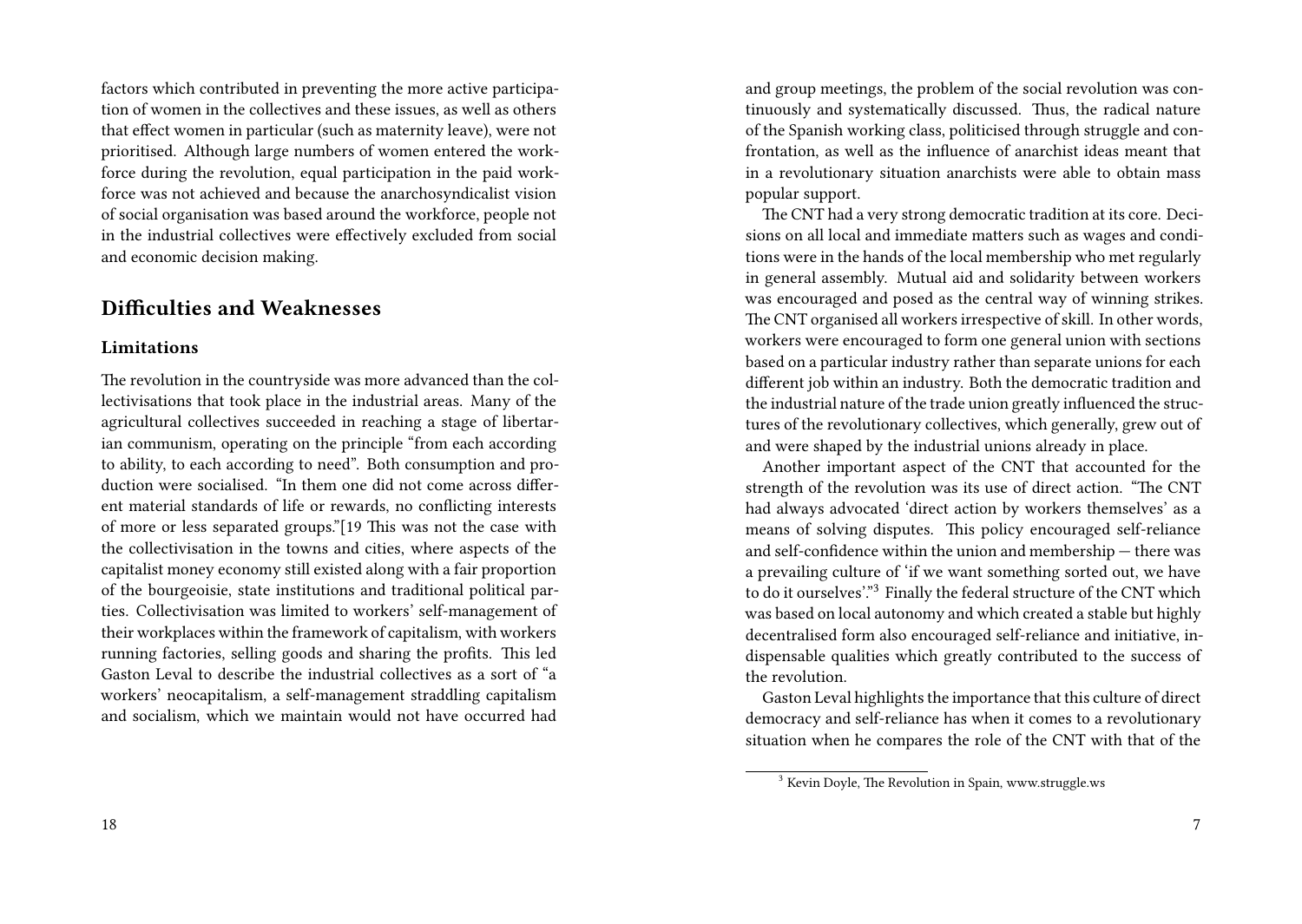UGT in the collectivisation of the railways. Describing the highly organised, efficient and responsible manner in which the railway industry was put back into action under revolutionary control in only a few days he writes "All this had been achieved on the sole initiative of the Syndicate and militants of the CNT Those of the UGT in which the administrative personnel predominated had remained passive, used to carrying out orders coming from above, they waited. When neither orders nor counterorders came, and our comrades forged ahead, they simply followed the powerful tide which carried most of them along with it."4

This history of struggle and organisation and the anarchosyndicalist nature of their union gave the CNT militants the necessary experience of self-organisation and initiative which could then be put to use naturally and effectively in the reorganisation of society along anarchist lines when the time came. "It is clear, the social revolution which took place then did not stem from a decision by the leading organisms of the CNT… It occurred spontaneously, naturally, not …because "the people" in general had suddenly become capable of performing miracles, thanks to a revolutionary vision which suddenly inspired them, but because, and it is worth repeating, among those people there was a large minority, who were active, strong, guided by an ideal which had been continuing though the years of struggle started in Bakunin's time and that of the First International."<sup>5</sup>

### **Anarchist democracy in action in the collectives**

The collectives were based on the workers self-management of their workplaces. Augustin Souchy writes: "The collectives

began seriously to push for the unionisation of women workers. In the textile industry, piecework for women was abolished and homeworkers incorporated into the factories, which generally meant improvement of wages and hours worked. The responsibility for childcare and housework was, however, still left to women and many women found it difficult to balance their multiple roles. Sometimes childcare was provided by the collectives. For example, the wood and building trades union in Barcelona as well as building a recreational area with a swimming pool, also reconverted a church into a day-care centre and school for workers' children.

Mujeres Libres, the women's anarchist organisation, organised secciones de trabajo with responsibilities for specific trades and industries which cooperated with relevant CNT syndicates. These secciones de trabajos helped set up childcare centres in factories and workshops as well as running schools and training pro grams to prepare women for work in factories. These training programs helped women access work which had previously been restricted to men. For example, one of the first women licensed to drive trams in Barcelona describes her work there: "They took people on as apprentices, mechanics, and drivers, and really taught us what to do. If you could only have seen the faces of the passengers [when women began serving as drivers], I think the companeros in Transport, who were so kind and cooperative toward us, really got a kick out of that."<sup>18</sup>

However it is not true to say that women achieved equality with men in the industrial collectives. Wage differentials between men and women continued to exist. Also, except for a few exceptional cases, women were under-represented in the factory committees and other elected positions within the collectives. The continuation of women's traditional domestic roles was no doubt one of the

<sup>4</sup> Gaston Leval, Collectives in the Spanish Revolution, Freedom Press, 1975, ch 12, pg254

<sup>&</sup>lt;sup>5</sup> ibid, chapter 4, pg80.

<sup>&</sup>lt;sup>18</sup> Pura Perez Arcos cited by Martha A. Ackelsberg, Free Women of Spain, anarchism and the struggle for the emancipation of women, Indiana University Press, 1991, ch 5, pg125.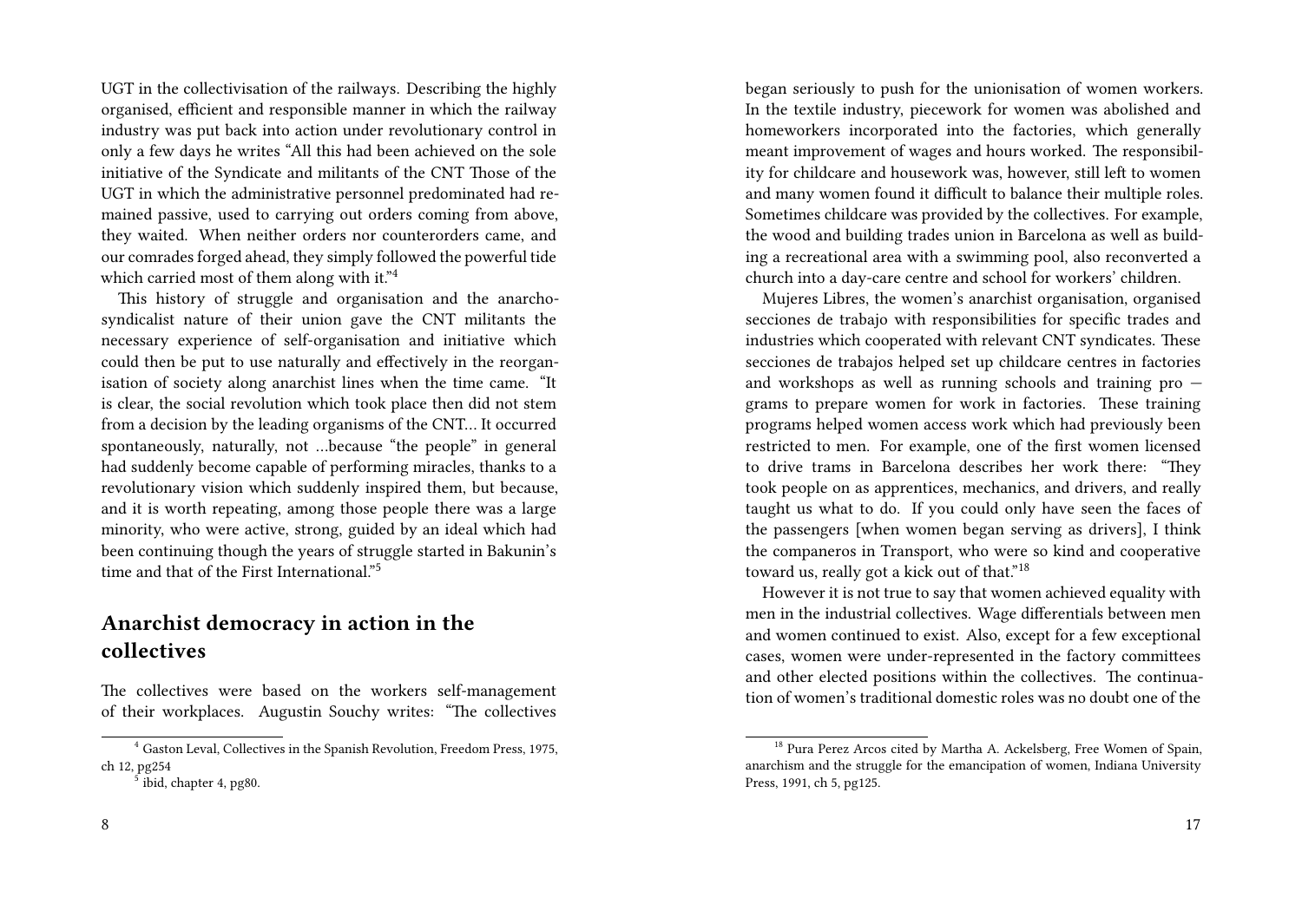dustry shatters once and for all the legend that the workers are incapable of administrating a great and complex corporation."<sup>17</sup>

One of the first steps towards building an anarchist society is the equalisation of wages. This is necessary in order to finish the divisions within the working class, divisions which only serve to weaken the class as a united whole. In the industrial collectives often this did not happen immediately and there sometimes existed relatively small differences in wages between technical and less specialised workers. Wages were decided by the workers themselves at the general assemblies of the Syndicates. When wages differences, between workers with technical responsibilities and those without, were accepted by the majority of workers this was often seen as a temporary measure to avoid provoking conflicts at this stage of the revolution and to ensure at all costs the smooth continuation of production. Highly paid executive wages, however, were abolished and ex-bosses given the option of leaving or working as one of the regular workers, which they often accepted.

With private profit as the main motivating factor in the organisation of industry gone, industries could be reorganised in a more efficient and rational manner. For example, there were many electricity generation stations scattered all around Catalonia which produced small and insignificant outputs and which, although suited to private interest, were not in the public interest at all. The electricity supply system was completely reorganised, with some of the inefficient stations closed. In the end this meant that the saving in labour could be used on improvements such as a new barrage near Flix constructed by 700 workers which resulted in a considerable increase in the available electricity.

#### **Participation of women in the collectives**

One major change brought about during the revolution was the large scale incorporation of women into the workforce. The CNT

organised during the Spanish Civil War were workers' economic associations without private property. The fact that collective plants were managed by those who worked in them did not mean that these establishments became their private property. The collective had no right to sell or rent all or any part of the collectivised factory or workshop, The rightful custodian was the CNT, the National Confederation of Workers Associations. But not even the CNT had the right to do as it pleased. Everything had to be decided and ratified by the workers themselves through conferences and congresses."<sup>6</sup>

In keeping with the democratic tradition of the CNT the industrial collectives had a bottom up delegate structure of organisation. The basic unit of decision-making was the workers' assembly, which in turn elected delegates to management committees who would oversee the day-to-day running of the factory. These elected management committees were charged with carrying out the mandate decided at these assemblies and had to report back to and were accountable to the assembly of workers. The management committees also communicated their observations to the centralised administrative committee.

Generally, each industry had a centralised administrative committee made up of a delegate from each branch of work and workers in that industry. For example, in the textile industry in Alcoy there were 5 general branches of work: weaving, thread making, knitting, hosiery and carding. The workers from each of these specialised areas elected a delegate to represent them in the industrywide administrative committee. The role of this committee, which also contained some technical experts, included directing production according to the instructions received at the general assemblies of workers, compiling reports and statistics on the progress of work and dealing with issues of finances and co-ordination. In the words of Gaston Leval "The general organisation rests there-

<sup>&</sup>lt;sup>17</sup> Augustin Souchy, Collectivization in Catalonia, www.struggle.ws

<sup>6</sup> Flood et al, Augustin Souchy cited in.. I.8.3, www.geocities.com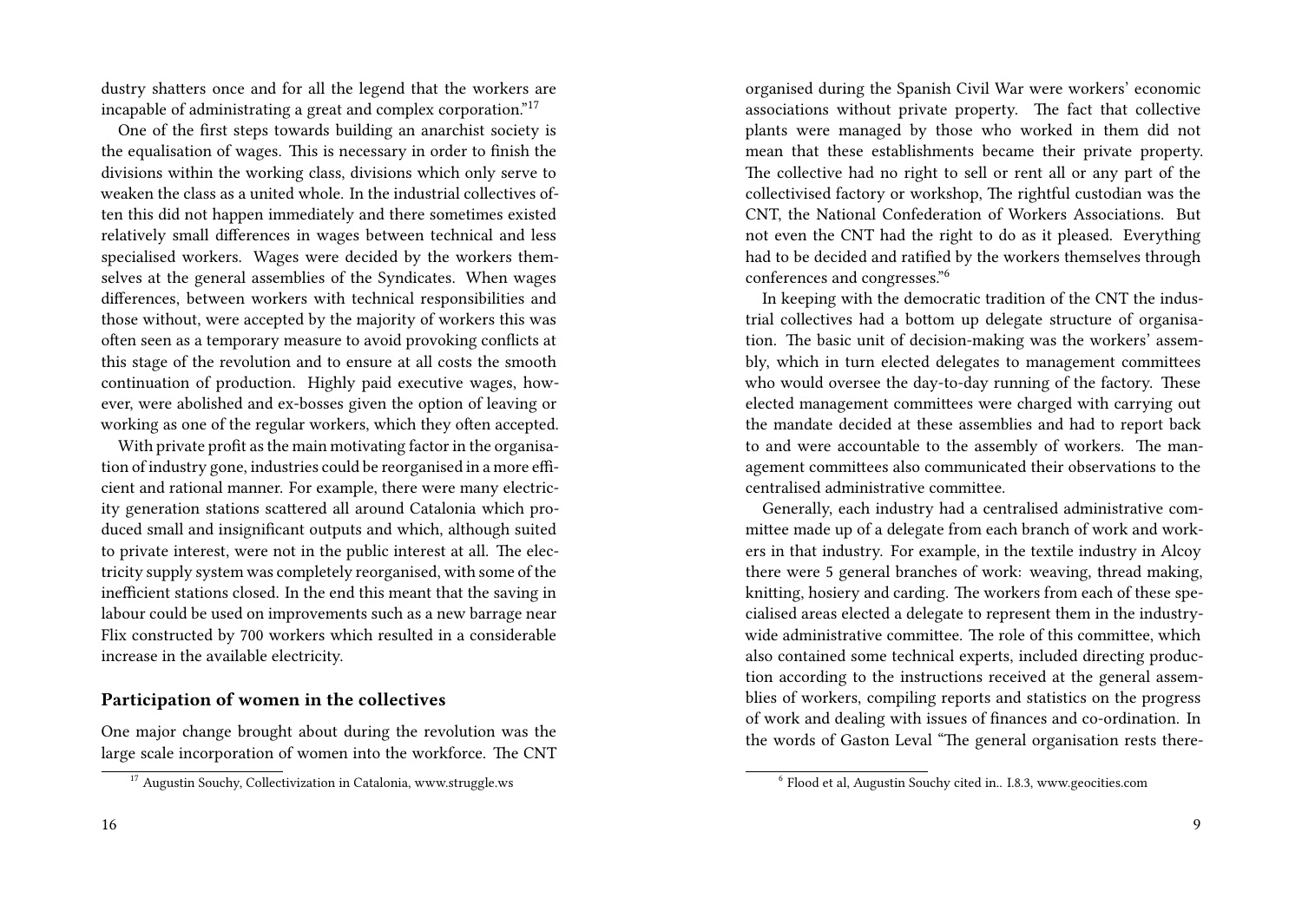fore on the one hand on the division of labour and on the other on the synthetic industrial structure."<sup>7</sup>

At all stages, the general assembly of Syndicate workers was the ultimate decision making body. "all important decisions [being] taken by the general assemblies of the workers, … [which] were widely attended and regularly held… if an administrator did something which the general assembly had not authorised, he was likely to be deposed at the next meeting."<sup>8</sup> Reports by the various committees would be examined and discussed at the general assemblies and finally introduced if the majority thought it of use. "We are not therefore facing an administrative dictatorship, but rather a functional democracy, in which all specialised works play their roles which have been settled after general examination by the assembly."<sup>9</sup>

### **Advancing along the road of Revolution**

The stage of industry-wide socialisation did not occur overnight but was a gradual and ongoing process. Nor did the industrial collectives proceed in the same manner everywhere, the degree of socialisation and the exact method of organisation varying from place to place. As mentioned in the introduction, while some work places were immediately seized by the workers, in others they gained control of their workplaces by first creating a control committee which was there to ensure the continuation of production. From this the next natural step was the take over the workplace entirely by the workers.

Initially, when the continuation of production was the most pressing task, there was little formal co-ordination between been created, including two military hospitals for war causalities as well as nine new sanatoria established in expropriated properties located in different parts of Catalonia. Whereas before the revolution doctors were concentrated in rich areas, they were now sent where they were needed most.

#### **Factories and workshops…**

In the factories, too, great innovations were made. Many workplaces, once in control of the workers, were converted to the production of war materials for the anti-fascist troops. This was the case of the metal industry in Catalonia which was completely rebuilt. Only a few days after July  $19<sup>th</sup>$ , for example, the Hispano-Suiza Automobile Company was converted to the manufacture of armoured cars, ambulances, weapons, and munitions for the fighting front. Another example is the optical industry which was virtually non-existent before the revolution. The small scattered workshops that had existed before were voluntarily converted into a collective which constructed a new factory. "In a short time the factory turned out opera glasses, telemeters, binoculars, surveying instruments, industrial glassware in different colours, and certain scientific instruments. It also manufactured and repaired optical equipment for the fighting fronts…What private capitalists failed to do was accomplished by the creative capacity of the members of the Optical Workers' Union of the CNT."<sup>16</sup>

A good example of the scale of some of the industrial collectives is the textile industry which functioned efficiently and employed "almost a quarter of a million textile workers in scores of factories scattered in numerous cities… The collectivisation of the textile in-

 $7$  Gaston Leval, Collectives in the Spanish Revolution, Freedom Press, 1975, ch 11, pg234.

 $8$  Robert Alexander cited in the Anarchist FAQ, I.8.3, www.geocities.com

<sup>9</sup> Gaston Leval, Collectives in Spain, dwardmac.pitzer.edu

<sup>&</sup>lt;sup>16</sup> The Anarchist Collectives: Workers' Self-management in the Spanish Revolution, 1936–1939, ed. Sam Dolgoff, Free Life Editions, 1974, ch 7. www.struggle.ws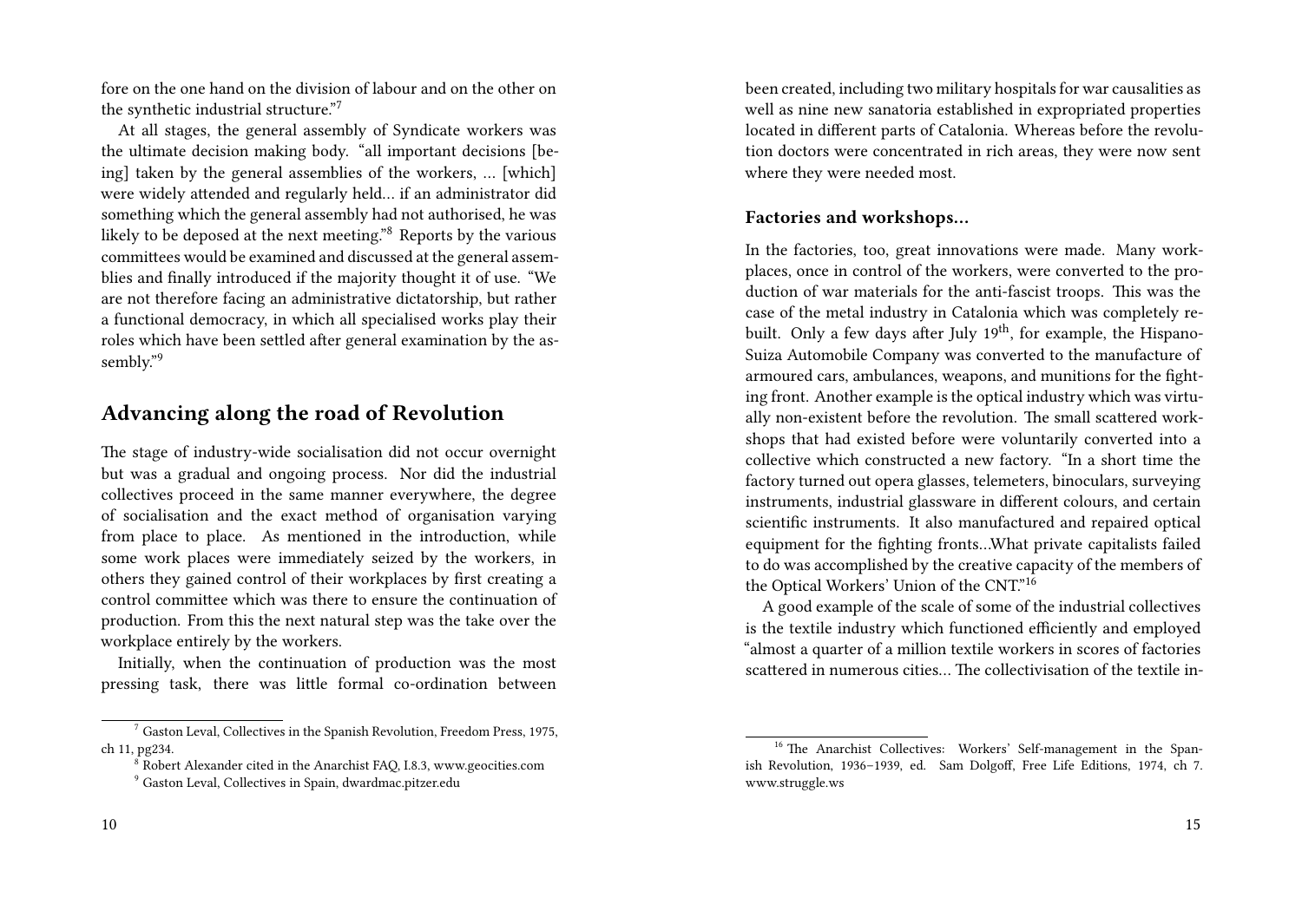road, all painted diagonally across the side in the red and black colours of the C.N.T.  $-$  F.A.I. The technical organisation of the tramways and the traffic operation was greatly improved, new safety and signalling systems were introduced and the tramway lines were straightened. One of the first measures of the collectivisation of the tramways had been the discharge of the excessively paid company executives and this then enabled the collective to reduce the fares for passengers. Wages approached basic equality with skilled workers earning 1 peseta more a day than labourers. Working conditions were greatly improved with better facilities supplied to the workers and a new free medical service was organised which served not only the Tramway workers but their families as well.

#### **The Socialisation of Medicine**

The socialisation of medicine was another outstanding achievement of the revolution. After July 19 the religious personnel who had been administering the sanitary services disappeared overnight from the hospitals, the dispensaries and other charitable institutions, making it necessary for new methods of organisation to be improvised immediately. To this effect the Syndicate for Sanitary Services was constituted in Barcelona in September 1936 and within a few months had 7000 skilled medical professional members, over 1000 of which were doctors with different specialities. Inspired by a great social ideal the aim of the Syndicate was to fundamentally reorganise the whole practice of medicine and of the Public Health Services. This Syndicate was part of the National Federation for Public Health, a section of the C.N.T. which by 1937 had 40,000 members.

The region of Catalonia was divided up into 35 centres of greater or lesser importance, depending on population density, in such a way that no village or hamlet was without sanitary protection or medical care. In one year, in Barcelona alone, six new hospitals had different workshops and factories. This lack of co-ordination caused many problems as Leval points out: "Local industries went through stages almost universally adopted in that revolution … [I]n the first instance, committees nominated by the workers employed in them [were organised]. Production and sales continued in each one. But very soon it was clear that this situation gave rise to competition between the factories… creating rivalries which were incompatible with the socialist and libertarian outlook. So the CNT launched the watchword: 'All industries must be ramified in the Syndicates, completely socialised, and the regime of solidarity which we have always advocated be established once and for all."<sup>10</sup>

The need to remedy this situation  $-$  where although the workers had gained control of the workplaces the different workplaces often operated independently and in competition with each other — and to complete the socialisation process and so avoid the dangers of only partial collectivisation was a task of which many workers were keenly aware. A manifesto of the Syndicate of the wood industry published in December 1936 stresses that the lack of coordination and solidarity between workers in different factories and industries would lead to a situation where workers in more favoured and successful industries would become the new privileged, leaving those without resources to their difficulties, which in turn would lead to the creation of two classes: "the new rich and ever poor, poor."<sup>11</sup>

To this effect increasing efforts were made by the collectives not to compete with each other for profits but instead to share the surpluses across whole industries. So for example the Barcelona tramways, which was particularly successful, contributed financially to the development of the other transport systems in

<sup>&</sup>lt;sup>10</sup> Gaston Leval quoted in the anarchist FAO, I.8.4

<sup>&</sup>lt;sup>11</sup> From the Manifesto of the CNT Syndicate of the wood industry, quoted in Collectives in the Spanish Revolution, Gaston Leval, Freedom Press, 1975, ch 11, pg231.